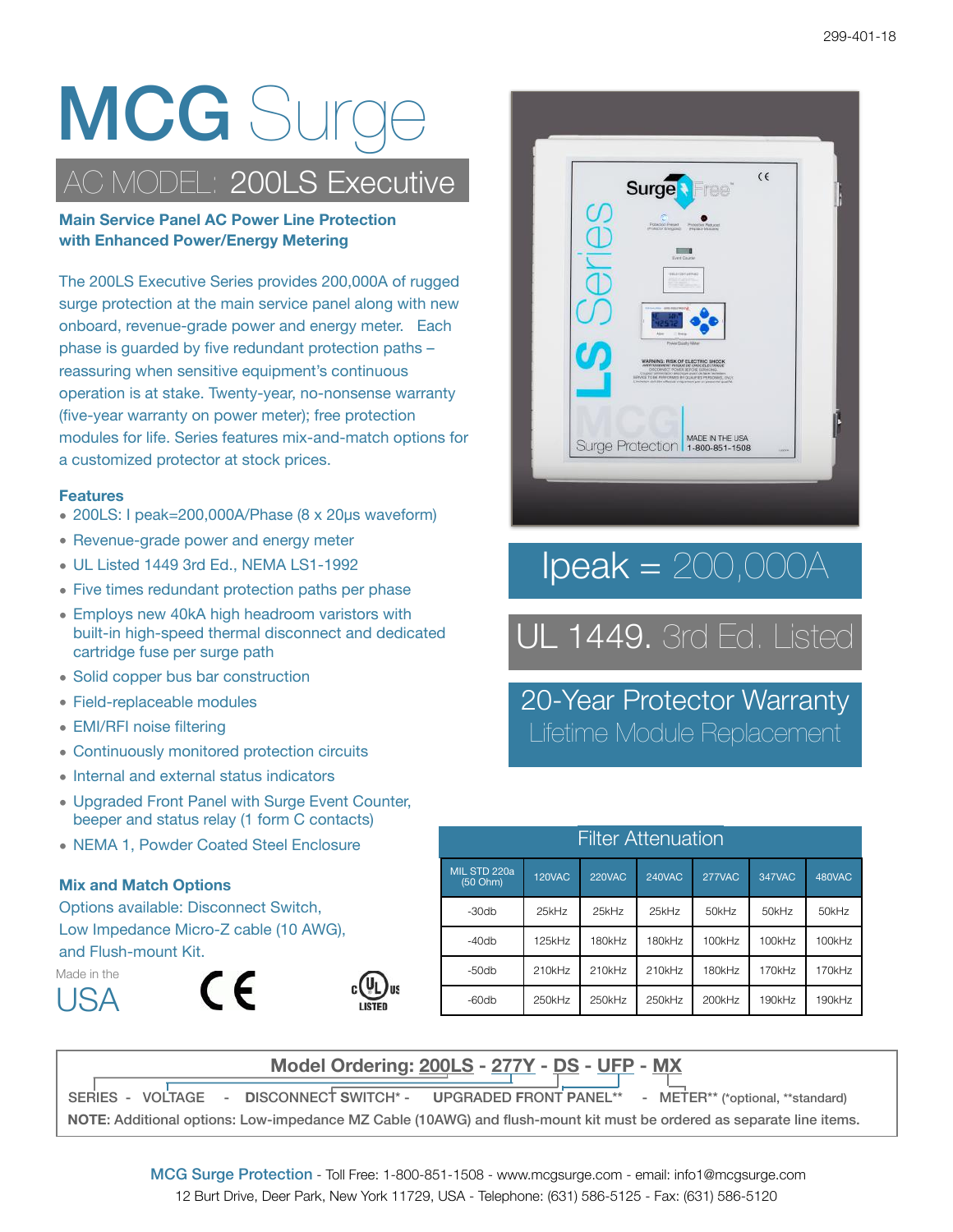#### **METER SELECTION TABLE**

#### **LS EXECUTIVE SERIES WITH ENHANCED POWER AND ENERGY METER**

Most facilities incorporate surge protection devices and power/energy meters in tandem. MCG's new LS Executive series of AC Power Line Surge Protectors combine the brute force surge protection you know and trust along with a new onboard, revenue grade power and energy meter. The onboard meter is conveniently located on and accessed from the protector's front panel. Standard features include: protection redundancy (multiple fused surge paths per phase), thermally protected and 100% monitored varistors, modularity, bus bar construction, filtering, and powder coated steel enclosure.

The meter is factory prewired to the protector so once the protector is installed and wired, so is the meter. Once power is applied to the protector, the onboard meter automatically energizes. The LS Executive series with onboard meter safely and reliably protects and monitors your critical operation.

Along with the new onboard meter, MCG offers a complete line of high-quality current transducers (CTs). Most customers will want to utilize CTs for monitoring of advanced load currentbased parameters like power and energy. Without the use of a current transducer, basic parameters are still monitored. These include primarily split core CTs, but we also offer solid core CTs and rope CTs. Simply order the protector with the particular meter you need, and order the CTs required for your application.

\*Popular Meters: M1, M2, M3, M8, M9

|                                                                 |                                                                                                   | C.T.<br><b>Compatibility</b>              |                |                     |    |                |           |                |                |           |    |                                             | * |
|-----------------------------------------------------------------|---------------------------------------------------------------------------------------------------|-------------------------------------------|----------------|---------------------|----|----------------|-----------|----------------|----------------|-----------|----|---------------------------------------------|---|
|                                                                 | <b>Meter Suffix</b>                                                                               | Split or Solid<br>Core CTs                | M <sub>1</sub> | M <sub>2</sub>      | M3 | M <sub>4</sub> | <b>M5</b> | M <sub>6</sub> | M <sub>7</sub> | <b>M8</b> | M9 | M10 M11                                     |   |
|                                                                 | <b>Meter Suffix</b>                                                                               | Rope CTs                                  |                |                     |    |                |           |                |                |           |    | M12 M13 M14 M15 M16 M17 M18 M19 M20 M21 M22 |   |
|                                                                 |                                                                                                   | MEASUREMENT COMPATIBILITY - FULL DATA SET |                |                     |    |                |           |                |                |           |    |                                             |   |
| Bi-directional Energy Measurements                              |                                                                                                   |                                           |                |                     |    |                |           |                |                |           |    |                                             |   |
|                                                                 | Power (3-phase total and per phase): Real (kW)<br>Reactive (kVAR), and Apparent (kVA)             |                                           |                |                     |    |                |           |                |                |           |    |                                             |   |
|                                                                 | Power Factor: 3-phase average & per phase                                                         |                                           |                |                     |    |                |           |                |                |           |    |                                             |   |
|                                                                 | Present Power Demand: Real (kW),<br>Reactive (kVAR), and Apparent (kVA)                           |                                           |                |                     |    |                |           |                |                |           |    |                                             |   |
|                                                                 | Import and Export totals of Present Power Demand:<br>Real (kW), Reactive (kVAR), & Apparent (kVA) |                                           |                |                     |    |                |           |                |                |           |    |                                             |   |
| Peak Power Demand: Real (kW),                                   | Reactive (kVAR), and Apparent (kVA)                                                               |                                           |                |                     |    |                |           |                |                |           |    |                                             |   |
|                                                                 | Current (3-phase average and per phase)                                                           |                                           | 8              |                     |    |                |           |                |                |           |    |                                             |   |
| (3-phase average and per phase)                                 | Voltage: Line-Line and Line-Neutral                                                               |                                           |                |                     |    |                |           |                |                |           |    |                                             |   |
| Frequency                                                       |                                                                                                   |                                           |                |                     |    |                |           |                |                |           |    |                                             |   |
| 0.25                                                            | ANSI C12.200.2% accuracy, IEC 62053-22 Class                                                      |                                           |                |                     |    |                |           |                |                |           |    |                                             |   |
|                                                                 | Accumulated Net Energy: Real (kWh),<br>Reactive (kVARh), and Apparent (kVAh)                      |                                           |                |                     |    |                |           |                |                |           |    |                                             |   |
|                                                                 | Accumulated Real Energy by phase (kWh)                                                            |                                           |                |                     |    |                |           |                |                |           |    |                                             |   |
| Real and Apparent Energy                                        | Import and Export Accumulators of                                                                 |                                           |                |                     |    |                |           |                |                |           |    |                                             |   |
| (3-phase total & per phase)                                     | Reactive Energy Accumulators by Quadrant                                                          |                                           |                |                     |    |                |           |                |                |           |    |                                             |   |
| Demand Interval Configuration:<br>Fixed or Rolling Block        |                                                                                                   |                                           |                |                     |    |                |           |                |                |           |    |                                             |   |
| Demand Interval Configuration:<br><b>External Sync to Comms</b> |                                                                                                   |                                           |                |                     |    |                |           |                |                |           |    |                                             |   |
|                                                                 |                                                                                                   |                                           |                | <b>DATA LOGGING</b> |    |                |           |                |                |           |    |                                             |   |
|                                                                 | Data Logging: 10 16-Bit Configurable<br>(can include Date/Time) Data Buffers                      |                                           |                |                     |    |                |           |                |                |           |    |                                             |   |
| Configurable Data Buffers                                       | Data Logging: 3 Timestamped 32-Bit                                                                |                                           |                |                     |    |                |           |                |                |           |    |                                             |   |
| Store up to 60 days of readings<br>at 15-minute intervals       |                                                                                                   |                                           |                |                     |    |                |           |                |                |           |    |                                             |   |
|                                                                 |                                                                                                   |                                           |                | <b>OUTPUTS</b>      |    |                |           |                |                |           |    |                                             |   |
| Alarm Output (N.C.)                                             |                                                                                                   |                                           |                |                     |    |                |           |                |                |           |    |                                             |   |
| 1 Pulse Output (N.O.)                                           |                                                                                                   |                                           |                |                     |    |                |           |                |                |           |    |                                             |   |
| 2 Pulse Outputs (N.O.)                                          |                                                                                                   |                                           |                |                     |    |                |           |                |                |           |    |                                             |   |
|                                                                 | RS-485 Serial (Modbus RTU Protocol)                                                               |                                           |                |                     |    |                |           |                |                | 8         |    |                                             |   |
|                                                                 | RS-485 Serial (BACnet MS/TP Protocol)                                                             |                                           |                |                     |    |                |           |                |                |           |    |                                             |   |
| LON FT Serial (LonTalk Protocol)                                |                                                                                                   |                                           |                |                     |    |                |           |                |                |           |    |                                             |   |
|                                                                 |                                                                                                   |                                           | <b>INPUTS</b>  |                     |    |                |           |                |                |           |    |                                             |   |
|                                                                 | 2 Pulse Contact Accumulator Inputs                                                                |                                           |                |                     |    |                |           |                |                |           |    |                                             |   |
|                                                                 | 1 Pulse Contact Accumulator Input                                                                 |                                           |                |                     |    |                |           |                |                |           |    |                                             |   |

 MCG Surge Protection - Toll Free: 1-800-851-1508 - [www.mcgsurge.com](http://www.mcgsurge.com) - email: [info1@mcgsurge.com](mailto:info1@mcgsurge.com) 12 Burt Drive, Deer Park, New York 11729, USA - Telephone: (631) 586-5125 - Fax: (631) 586-5120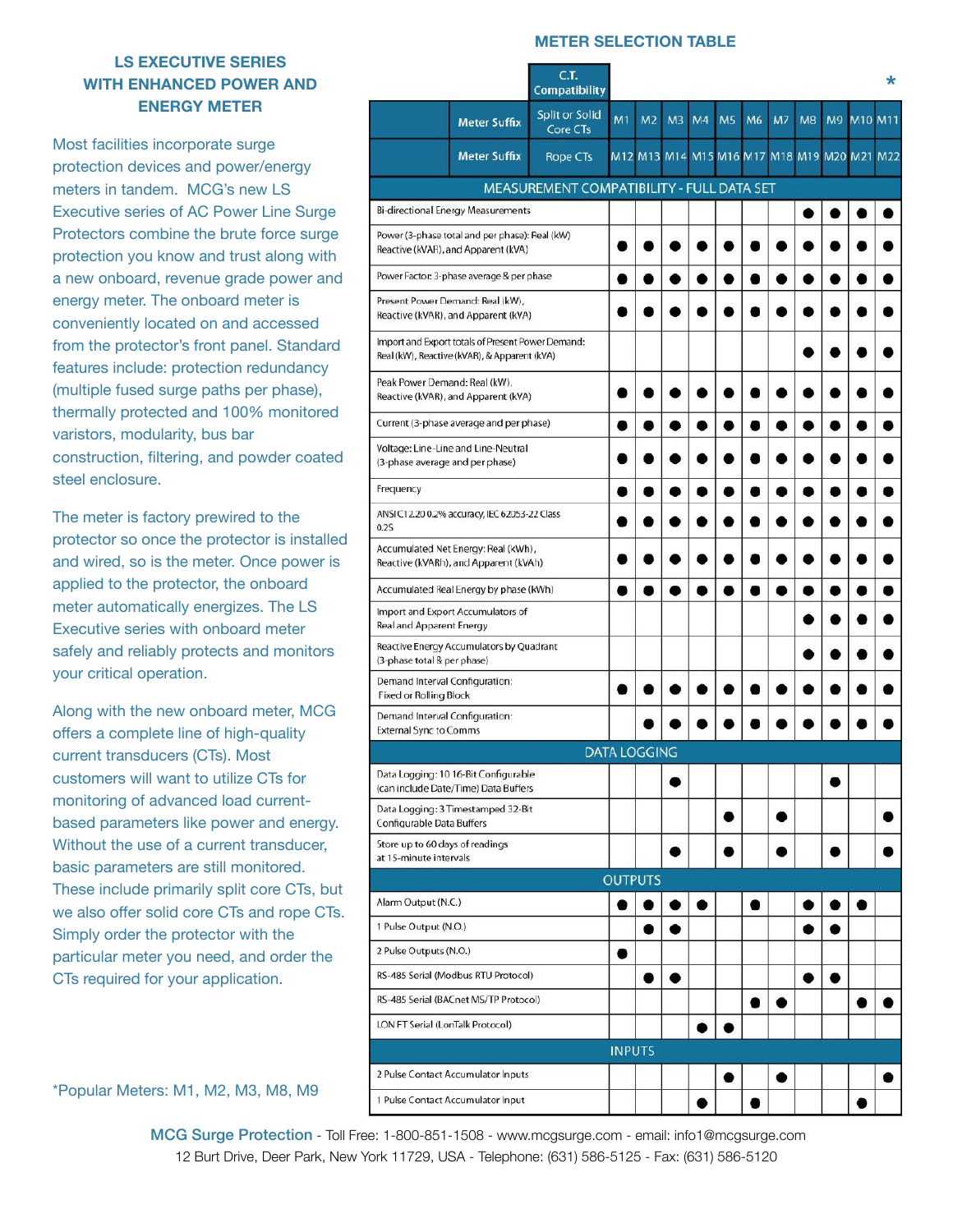## **Current Transducer Options**

| <b>Split Core 100A - 2400A</b><br>(50/60 Hz Accuracy +/- 1% 10% to 100% (Rated Current)) |                       |                             |                               |             |  |  |  |
|------------------------------------------------------------------------------------------|-----------------------|-----------------------------|-------------------------------|-------------|--|--|--|
| <b>Popular</b><br><b>Models</b>                                                          | <b>CT Part Number</b> | <b>Window Size</b><br>L x W | <b>Physical Size</b><br>L x W | Lead        |  |  |  |
| X                                                                                        | CT1-100A-.3V          | $1.2" \times 1.3"$          | $4.0" \times 3.8"$            | 6' Lead     |  |  |  |
| X                                                                                        | CT1-200A-.3V          | $1.2" \times 1.3"$          | 4.0" x 3.8"                   | 6' Lead     |  |  |  |
| X                                                                                        | CT1-300A-.3V          | $1.2" \times 1.3"$          | $4.0" \times 3.8"$            | 6' Lead     |  |  |  |
|                                                                                          |                       |                             |                               |             |  |  |  |
|                                                                                          | <b>CT Part Number</b> | <b>Window Size</b><br>L x W | <b>Physical Size</b><br>L x W | Lead        |  |  |  |
| X                                                                                        | CT2-400A-.3V          | $2.9" \times 2.5"$          | $5.2" \times 4.9"$            | 6' Lead     |  |  |  |
| X                                                                                        | CT2-600A-.3V          | 2.9" x 2.5"                 | $5.2" \times 4.9"$            | 6' Lead     |  |  |  |
| X                                                                                        | CT2-800A-.3V          | 2.9" x 2.5"                 | $5.2" \times 4.9"$            | 6' Lead     |  |  |  |
|                                                                                          |                       |                             |                               |             |  |  |  |
|                                                                                          | <b>CT Part Number</b> | <b>Window Size</b><br>L x W | <b>Physical Size</b><br>L x W | <b>Lead</b> |  |  |  |
| X                                                                                        | CT3-800A-.3V          | 5.5" x 2.5"                 | $7.9" \times 4.9"$            | 6' Lead     |  |  |  |
| X                                                                                        | CT3-1000A-.3V         | $5.5" \times 2.5"$          | $7.9" \times 4.9"$            | 6' Lead     |  |  |  |
| X                                                                                        | CT3-1200A-.3V         | $5.5" \times 2.5"$          | $7.9" \times 4.9"$            | 6' Lead     |  |  |  |
| X                                                                                        | CT3-1600A-.3V         | $5.5" \times 2.5"$          | 7.9" x 4.9"                   | 6' Lead     |  |  |  |
| X                                                                                        | CT3-2000A-.3V         | 5.5" x 2.5"                 | 7.9" x 4.9"                   | 6' Lead     |  |  |  |
| X                                                                                        | CT3-2400A-.3V         | 5.5" x 2.5"                 | 7.9" x 4.9"                   | 6' Lead     |  |  |  |

|   |                       | 0-5000 Amps | (Accuracy +/-1% 50A to 5000A 50Hz to 1.5kHz) |          |
|---|-----------------------|-------------|----------------------------------------------|----------|
|   | <b>CT Part Number</b> | <b>Core</b> | <b>Opening</b>                               | Lead     |
| X | <b>CTA</b>            | 12" Rope    | 3.85"                                        | 8' Lead  |
| X | CTB                   | 18" Rope    | 5.75"                                        | 8' Lead  |
| X | <b>CTC</b>            | 24" Rope    | 7.65"                                        | 8' Lead  |
| X | <b>CTD</b>            | 36" Rope    | 11.5"                                        | 8' Lead  |
|   |                       |             |                                              |          |
|   | <b>CT Part Number</b> | <b>Core</b> | <b>Opening</b>                               | Lead     |
|   | <b>CTE</b>            | 12" Rope    | 3.85"                                        | 12' Lead |
|   | <b>CTF</b>            | 18" Rope    | 5.75"                                        | 12' Lead |
|   | <b>CTG</b>            | 24" Rope    | 7.65"                                        | 12' Lead |
|   | CTH                   | 36" Rope    | 11.5"                                        | 12' Lead |

 MCG Surge Protection - Toll Free: 1-800-851-1508 - [www.mcgsurge.com](http://www.mcgsurge.com) - email: [info1@mcgsurge.com](mailto:info1@mcgsurge.com) 12 Burt Drive, Deer Park, New York 11729, USA - Telephone: (631) 586-5125 - Fax: (631) 586-5120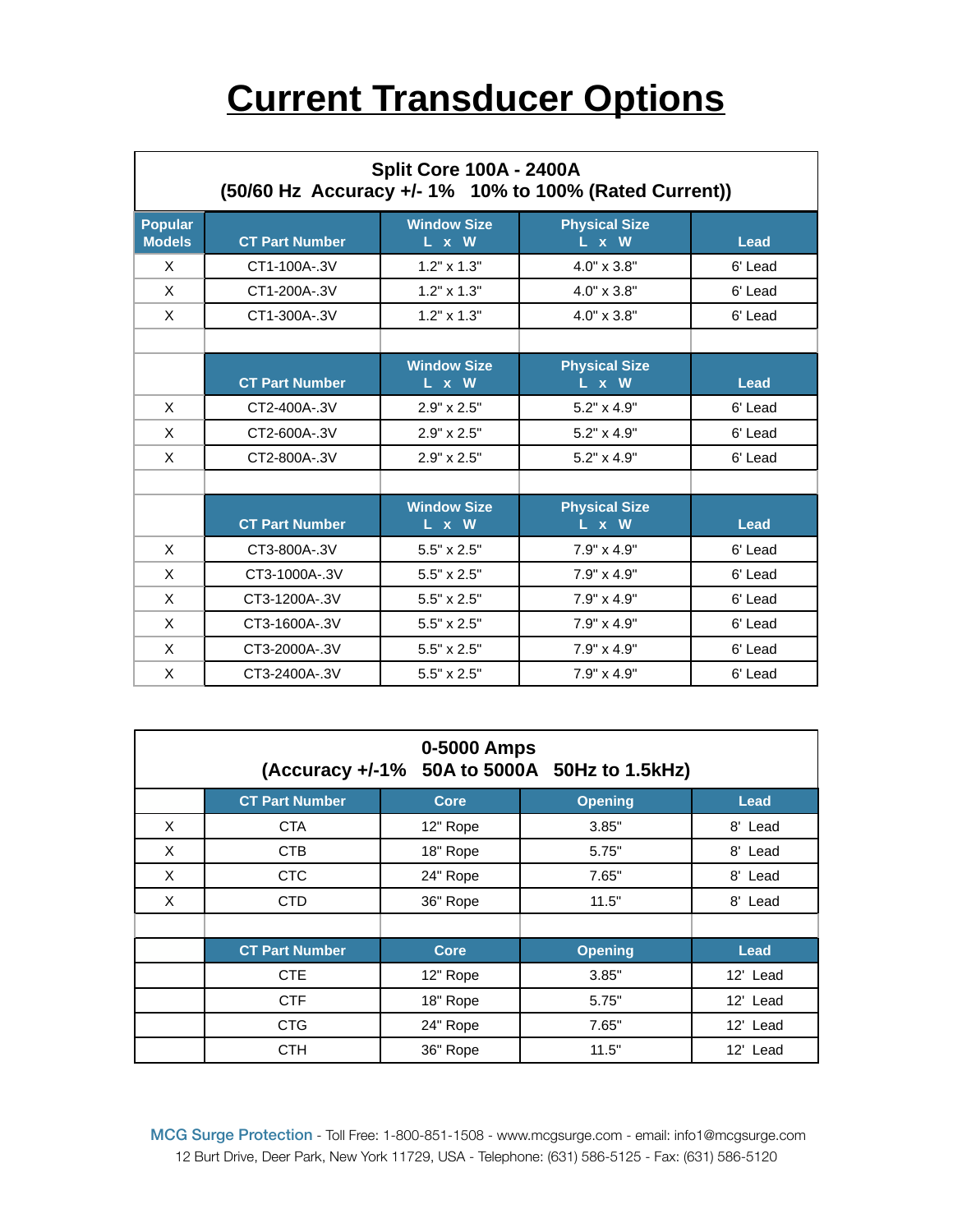| Split Core 5A - 600A<br>(+/- 1% Accuracy 10% - 130% of Rated Current .333 VAC Output) |                       |                             |                               |             |  |  |  |
|---------------------------------------------------------------------------------------|-----------------------|-----------------------------|-------------------------------|-------------|--|--|--|
| <b>Popular</b><br><b>Models</b>                                                       | <b>CT Part Number</b> | <b>Window Size</b><br>L x W | <b>Physical Size</b><br>L x W | Lead        |  |  |  |
|                                                                                       | CT4-5A-.3V            | .75" X .75"                 | 2.0" X 2.1"                   | 8' Lead     |  |  |  |
|                                                                                       | CT4-10A-.3V           | .75" X .75"                 | 2.0" X 2.1"                   | 8' Lead     |  |  |  |
|                                                                                       | CT4-30A-.3V           | .75" X .75"                 | 2.0" X 2.1"                   | 8' Lead     |  |  |  |
|                                                                                       | CT4-50A-.3V           | .75" X .75"                 | 2.0" X 2.1"                   | 8' Lead     |  |  |  |
|                                                                                       | CT4-70A-.3V           | .75" X .75"                 | 2.0" X 2.1"                   | 8' Lead     |  |  |  |
|                                                                                       | CT4-100A-.3V          | .75" X .75"                 | 2.0" X 2.1"                   | 8' Lead     |  |  |  |
|                                                                                       | CT4-150A-.3V          | .75" X .75"                 | 2.0" X 2.1"                   | 8' Lead     |  |  |  |
|                                                                                       | CT4-200A-.3V          | .75" X .75"                 | 2.0" X 2.1"                   | 8' Lead     |  |  |  |
|                                                                                       |                       |                             |                               |             |  |  |  |
|                                                                                       | <b>CT Part Number</b> | <b>Window Size</b><br>L x W | <b>Physical Size</b><br>L x W | <b>Lead</b> |  |  |  |
|                                                                                       | CT5-50A-.3V           | 1.25" x 1.25"               | 3.35" x 3.25"                 | 8' Lead     |  |  |  |
|                                                                                       | CT5-70A-.3V           | $1.25" \times 1.25"$        | $3.35" \times 3.25"$          | 8' Lead     |  |  |  |
|                                                                                       | CT5-100A-.3V          | 1.25" x 1.25"               | 3.35" x 3.25"                 | 8' Lead     |  |  |  |
|                                                                                       | CT5-150A-.3V          | 1.25" x 1.25"               | 3.35" x 3.25"                 | 8' Lead     |  |  |  |
|                                                                                       | CT5-200A-.3V          | $1.25" \times 1.25"$        | $3.35" \times 3.25"$          | 8' Lead     |  |  |  |
|                                                                                       | CT5-250A-.3V          | $1.25" \times 1.25"$        | 3.35" x 3.25"                 | 8' Lead     |  |  |  |
|                                                                                       | CT5-300A-.3V          | $1.25" \times 1.25"$        | $3.35" \times 3.25"$          | 8' Lead     |  |  |  |
|                                                                                       | CT5-400A-.3V          | 1.25" x 1.25"               | 3.35" x 3.25"                 | 8' Lead     |  |  |  |
|                                                                                       | CT5-600A-.3V          | $1.25" \times 1.25"$        | 3.35" x 3.25"                 | 8' Lead     |  |  |  |

#### **Split Core (1% Accuracy 10% to 100% of Rated Current 50/60Hz 50-200 Amp .333 VAC Output)**

| <b>CT Part Number</b> | <b>Window Size</b> | Physical Size<br>L x W | Lead    |
|-----------------------|--------------------|------------------------|---------|
| CT6-50A-.3V           | .4" ID             | $1.6" \times 1"$       | 6' Lead |
| CT6-100A-.3V          | .6" ID             | $2.1" \times 1.5"$     | 6' Lead |
| CT6-200A-.3V          | $1.25"$ ID         | $2.8" \times 1.5"$     | 6' Lead |

#### **Series Solid Core (.5% Accuracy 5% to 120% of Rated Current 50/60Hz 50-400 Amp .333 VAC Output)**

|    | <b>CT Part Number</b> | <b>Window Size</b> | <b>Physical Size</b><br>L x W | Lead    |
|----|-----------------------|--------------------|-------------------------------|---------|
|    | CT7-50A-.3V           | .4" ID             | $1.5" \times 1.3"$            | 6' Lead |
| X. | CT7-100A-.3V          | .4" ID             | $1.5" \times 1.3"$            | 6' Lead |
| X  | CT7-200A-.3V          | 1" ID              | $2.6" \times 2.3"$            | 6' Lead |
|    | CT7-400A-.3V          | $1.25"$ ID         | $3.2" \times 2.8"$            | 6' Lead |

 MCG Surge Protection - Toll Free: 1-800-851-1508 - [www.mcgsurge.com](http://www.mcgsurge.com) - email: [info1@mcgsurge.com](mailto:info1@mcgsurge.com) 12 Burt Drive, Deer Park, New York 11729, USA - Telephone: (631) 586-5125 - Fax: (631) 586-5120